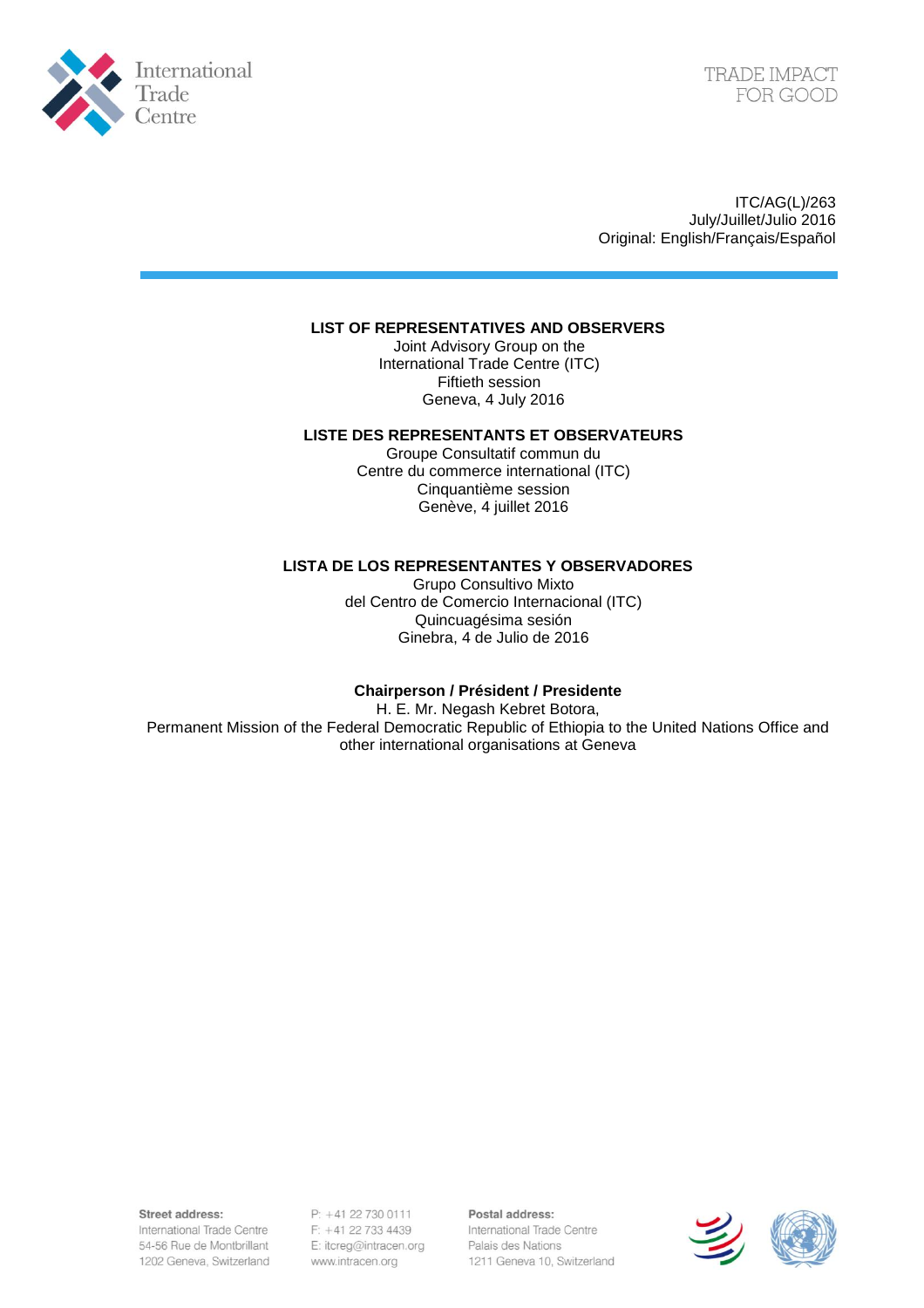| <b>ALGERIA</b>   | Mr. Toufik Djouama<br><b>Minister Counsellor</b><br>Deputy Permanent Representative<br>Permanent Mission of the People's Democratic Republic of Algeria to<br>the United Nations Office and other International Organizations at<br>Geneva<br>Mr. Said Meziane<br>Counsellor<br>Permanent Mission of the People's Democratic Republic of Algeria to |
|------------------|-----------------------------------------------------------------------------------------------------------------------------------------------------------------------------------------------------------------------------------------------------------------------------------------------------------------------------------------------------|
|                  | the United Nations Office and other International Organizations at<br>Geneva                                                                                                                                                                                                                                                                        |
| <b>ARGENTINA</b> | Mr. Matías Leonardo Ninkov<br><b>Third Secretary</b><br>Permanent Mission of the Argentine Republic to the United Nations<br>Office and other International Organizations at Geneva                                                                                                                                                                 |
| <b>AUSTRALIA</b> | Mr. Simon Farbenbloom<br>Minister, Deputy Permanent Representative<br>Permanent Mission of Australia to the WTO                                                                                                                                                                                                                                     |
|                  | Mr. Andrew Jory<br>Counsellor<br>Permanent Mission of Australia to the WTO                                                                                                                                                                                                                                                                          |
|                  | Mr. Tim Ward<br><b>First Secretary</b><br>Permanent Mission of Australia to the WTO                                                                                                                                                                                                                                                                 |
| <b>BARBADOS</b>  | H.E. Mr. Bentley Gibbs<br>Ambassador and Permanent Representative<br>Permanent Mission of Barbados to the United Nations<br>Office at Geneva                                                                                                                                                                                                        |
|                  | Mr. Dwaine Inniss<br><b>First Secretary</b><br>Permanent Mission of Barbados to the United Nations<br>Office at Geneva                                                                                                                                                                                                                              |
| <b>BELGIUM</b>   | Ms. Marleen Steenbrugghe<br><b>First Secretary</b><br>Permanent Mission of the Kingdom of Belgium to the United Nations at<br>Geneva                                                                                                                                                                                                                |
| <b>BENIN</b>     | H.E. Mr. Eloi Laourou<br>Ambassador<br>Permanent Mission of the Republic of Benin to the United Nations<br>Office at Geneva                                                                                                                                                                                                                         |
|                  | Mr. Maurille Firmin Biaou<br>Counsellor<br>Permanent Mission of the Republic of Benin to the United Nations at<br>Geneva                                                                                                                                                                                                                            |
|                  | Ms. Blanche Valérie Elegbede<br>Assistante à la Coordination du Groupe des<br>PMA à L'OMC                                                                                                                                                                                                                                                           |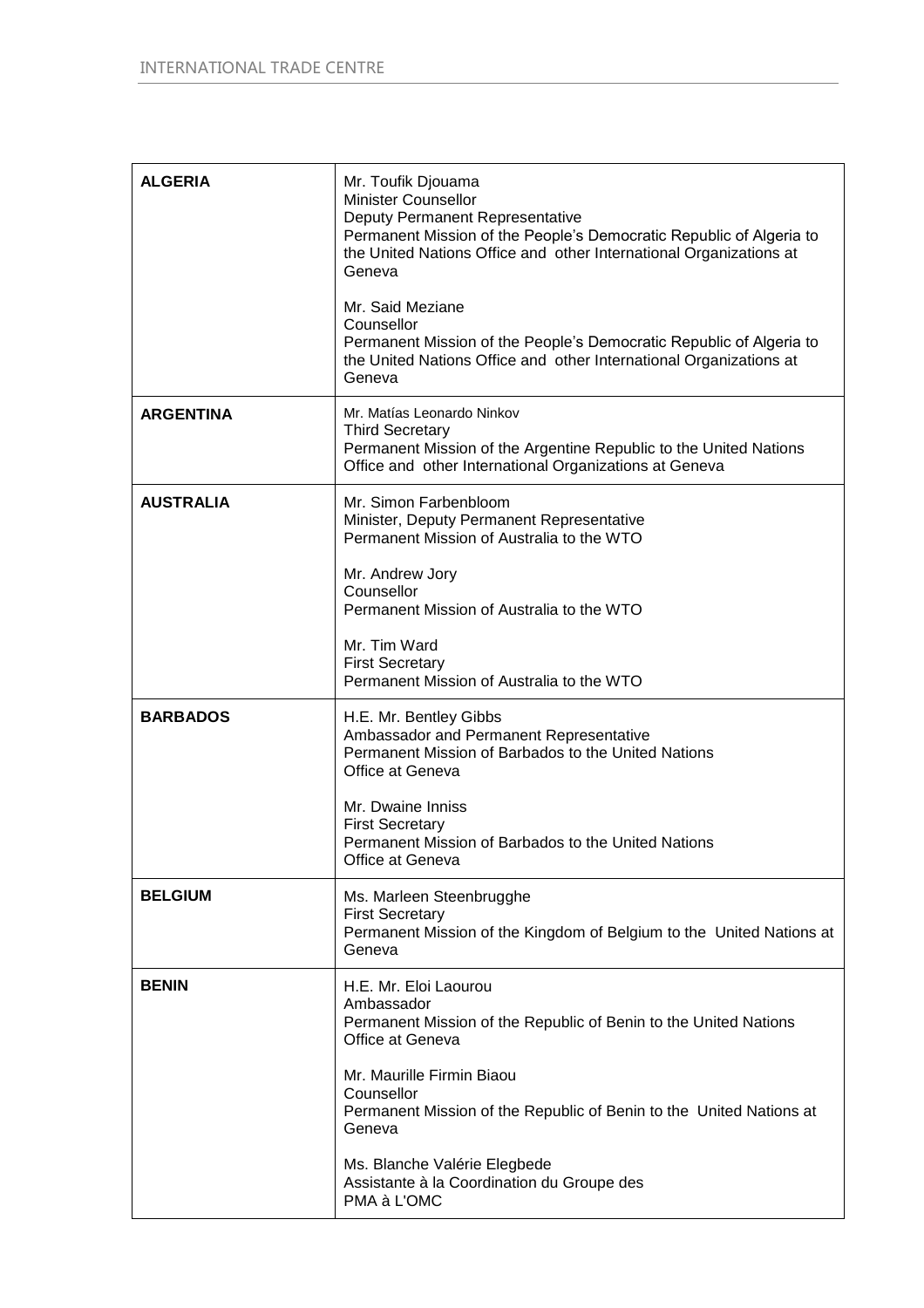|                                                 | Permanent Mission of the Republic of Benin to the United Nations at<br>Geneva                                                                                                                                                                                                                                                                                |
|-------------------------------------------------|--------------------------------------------------------------------------------------------------------------------------------------------------------------------------------------------------------------------------------------------------------------------------------------------------------------------------------------------------------------|
|                                                 | Ms. Monique Fagla<br>Intern for the WTO<br>Permanent Mission of the Republic of Benin to the United Nations at<br>Geneva                                                                                                                                                                                                                                     |
| <b>BRAZIL</b>                                   | Mr. Fabio Alves Schmidt da Silva<br><b>First Secretary</b><br>Permanent Mission of Brazil to the WTO and other Economic<br>Organizations in Geneva                                                                                                                                                                                                           |
| <b>BURKINA FASO</b>                             | Mr. Boureima Naba<br><b>Economic Counsellor</b><br>Permanent Mission of Burkina Faso to the United Nations Office and<br>other International Organizations at Geneva<br>Ms. Palingwindé Pélagie Naba/Bonkoungou<br>Attachée d'Ambassade<br>Permanent Mission of Burkina Faso to the United Nations Office and<br>other International Organizations at Geneva |
|                                                 | Mahamady Kinda<br>Intern<br>Permanent Mission of Burkina Faso to the United Nations Office and<br>other International Organizations at Geneva                                                                                                                                                                                                                |
| <b>BURUNDI</b>                                  | Ms. Thérèse Manirambona<br><b>First Counsellor</b><br>Chargé d'affaires, a.i.<br>Permanent Mission of the Republic of Burundi to the United Nations<br>Office and other International Organizations at Geneva                                                                                                                                                |
| <b>CAMBODIA</b>                                 | Mr. Thay Bunthon<br>Deputy Permanent Representative<br>Permanent Mission of the Kingdom of Cambodia to the United Nations<br>Office and other International Organizations at Geneva<br>Ms. Socheata Hang<br>Counsellor<br>Permanent Mission of the Kingdom of Cambodia to the United Nations<br>Office and other International Organizations at Geneva       |
| <b>CAMEROON</b>                                 | Mr. Paul Batibonak<br><b>First Secretary</b><br>Permanent Mission of the Republic of Cameroon to the United Nations<br>Office and other International Organizations at Geneva                                                                                                                                                                                |
| <b>CANADA</b>                                   | Ms. Katrina Ellis Cannon<br>Second Secretary<br>Permanent Mission of Canada to the WTO                                                                                                                                                                                                                                                                       |
| <b>CENTRAL AFRICAN</b><br><b>REPUBLIC (THE)</b> | S.E. Mr. Leopold Samba<br>Ambassador and Permanent Representative<br>Permanent Mission of the Central African Republic to the United<br>Nations Office and other International Organizations at Geneva                                                                                                                                                       |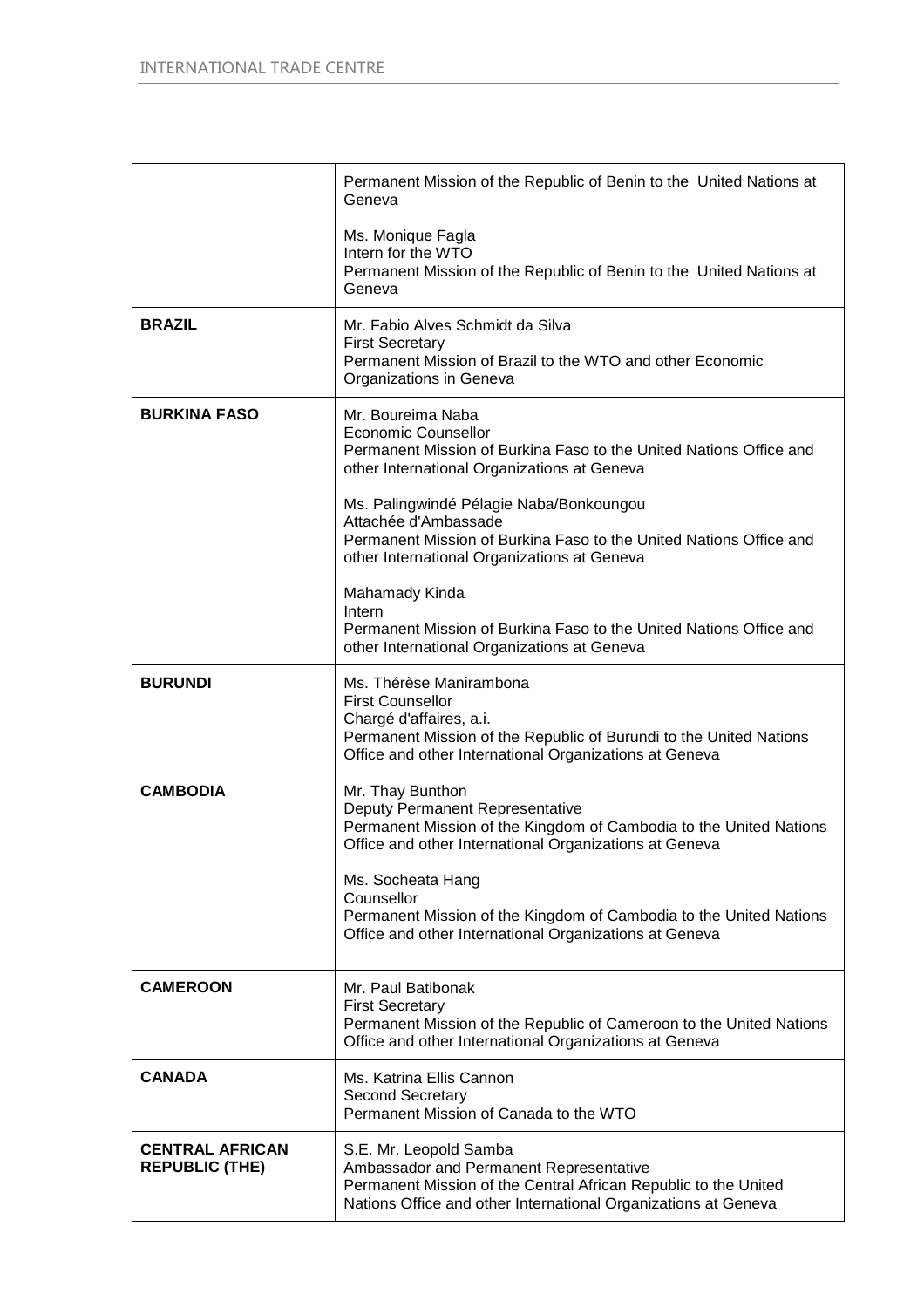| <b>CHAD</b>                 | Mr. Mahamat Allim Talha<br><b>Economic Counsellor</b><br>Permanent Mission of the Republic of Chad to the United Nations<br>Office and other International Organizations at Geneva                          |
|-----------------------------|-------------------------------------------------------------------------------------------------------------------------------------------------------------------------------------------------------------|
| <b>CHILE</b>                | Mr. Jorge Vidal<br>Second Secretary<br>Permanent Mission of Chile to the WTO                                                                                                                                |
| <b>CHINA</b>                | Mr. Zhou Xiaoming<br>Deputy Permanent Representative<br>Permanent Mission of China to the United Nations Office and other<br>International Organizations at Geneva                                          |
|                             | Ms. Yang Xiuqing<br><b>Third Secretary</b><br>Permanent Mission of China to the United Nations Office and other<br>International Organizations at Geneva                                                    |
| <b>COLOMBIA</b>             | Mr. Daniel Arboleda Cortes<br><b>Commercial Counsellor</b><br>Permanent Mission of Colombia to the WTO                                                                                                      |
| CONGO (the)                 | Mr. Fred Morgan Iloki Oyouka<br><b>Economic and Commercial Counsellor</b><br>Permanent Mission of the Republic of the Congo to the United Nations<br>Office and other International Organizations at Geneva |
| <b>COSTA RICA</b>           | Ms. Ana Lizano Flores<br>Counsellor<br>Permanent Mission of the Republic of Costa Rica to the WTO                                                                                                           |
| <b>CÔTE D' IVOIRE</b>       | Mr. Mobio Marc Loba<br><b>Commercial Counsellor</b><br>Permanent Mission of Côte d'Ivoire to the United Nations Office at<br>Geneva                                                                         |
|                             | Kouakou Narcisse Kouare<br>Intern<br>Permanent Mission of Côte d'Ivoire to the United Nations Office at<br>Geneva                                                                                           |
| <b>CUBA</b>                 | Ms. Alina Revilla Alcazar<br>Counsellor<br>Permanent Mission of the Republic of Cuba to the United Nations<br>Office and other International Organizations at Geneva                                        |
| <b>CZECH REPUBLIC (the)</b> | Alzbeta Ceeova<br>Intern<br>Permanent Mission of the Czech Republic to the United Nations Office<br>and other International Organizations at Geneva                                                         |
| <b>DJIBOUTI</b>             | Mr. Hassan Doaleh<br>Counsellor<br>Permanent Mission of the Republic of Djibouti to the WTO                                                                                                                 |
| <b>DOMINICAN REPUBLIC</b>   | Ms. Carolina Peguero Fernandez                                                                                                                                                                              |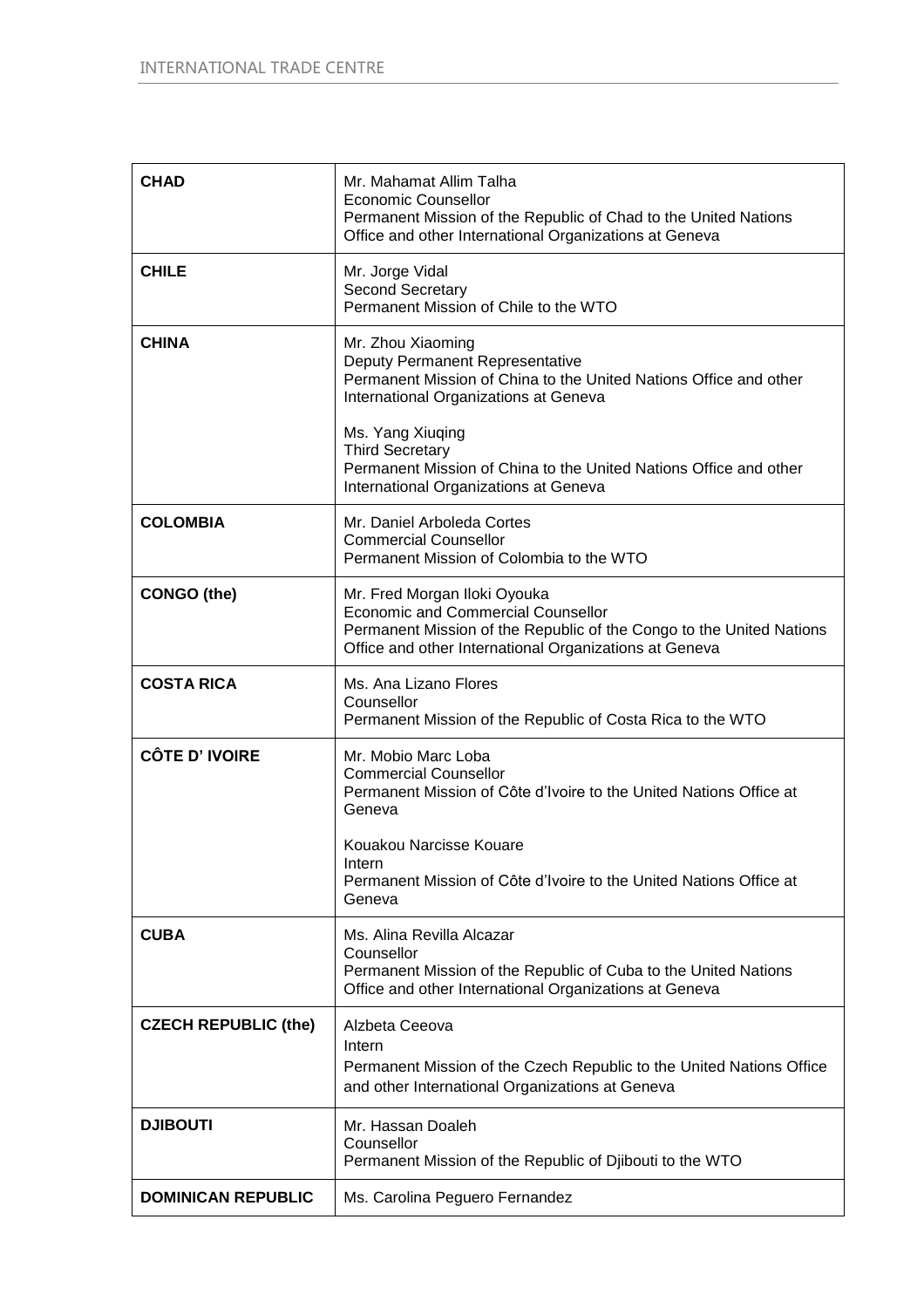| (THE)           | <b>Minister Counsellor</b><br>Permanent Mission of the Dominican Republic to the WTO and other<br>International Economic Organizations                                                                                                                                                                                                                                                                                                                                                                                                                                                                                                                                       |
|-----------------|------------------------------------------------------------------------------------------------------------------------------------------------------------------------------------------------------------------------------------------------------------------------------------------------------------------------------------------------------------------------------------------------------------------------------------------------------------------------------------------------------------------------------------------------------------------------------------------------------------------------------------------------------------------------------|
| <b>ECUADOR</b>  | H.E. Mr. Juan Falconi Puig<br>Ambassador<br>Permanent Mission of the Republic of Ecuador to the WTO<br>Ms. Heidi Vascones<br><b>Third Secretary</b><br>Permanent Mission of the Republic of Ecuador to the WTO                                                                                                                                                                                                                                                                                                                                                                                                                                                               |
| <b>ETHIOPIA</b> | H. E. Mr. Negash Kebret Botora<br>Ambassador<br>Permanent Mission of the Federal Democratic Republic of Ethiopia to<br>the United Nations Office at Geneva and other International<br>Organizations in Switzerland<br>Mr. Geremew Ayalew Haile<br><b>Minister Counsellor</b><br>Permanent Mission of the Federal Democratic Republic of Ethiopia to<br>the United Nations Office at Geneva and other International<br>Organizations in Switzerland<br>Mr. Solomon Mamo Basha<br><b>First Secretary</b><br>Permanent Mission of the Federal Democratic Republic of Ethiopia to<br>the United Nations Office at Geneva and other International<br>Organizations in Switzerland |
| <b>FINLAND</b>  | H.E. Ms Päivi Kairamo<br>Ambassador<br>Permanent Representative to the WTO<br>Permanent Mission of Finland to the United Nations Office and<br>International Organizations at Geneva<br>Ms Katja Karppinen-Njock<br>Counsellor<br>Permanent Mission of Finland to the United Nations<br>Office and International Organizations at Geneva                                                                                                                                                                                                                                                                                                                                     |
| <b>FRANCE</b>   | Mr. Jean-Paul THUILLIER<br>Permanent delegate to the WTO<br>Permanent Mission of France to the WTO<br>Ms. Claude AMERIO<br>Counsellor<br>Permanent Mission of France to the WTO<br>Ms. Sophie Dorer<br>Counsellor<br>Permanent Mission of France to the United Nations Office and other<br>International Organizations at Geneva                                                                                                                                                                                                                                                                                                                                             |
| <b>GERMANY</b>  | S.E. Mr. Ulrich Seidenberger<br>Ambassador<br>Deputy Permanent Representative                                                                                                                                                                                                                                                                                                                                                                                                                                                                                                                                                                                                |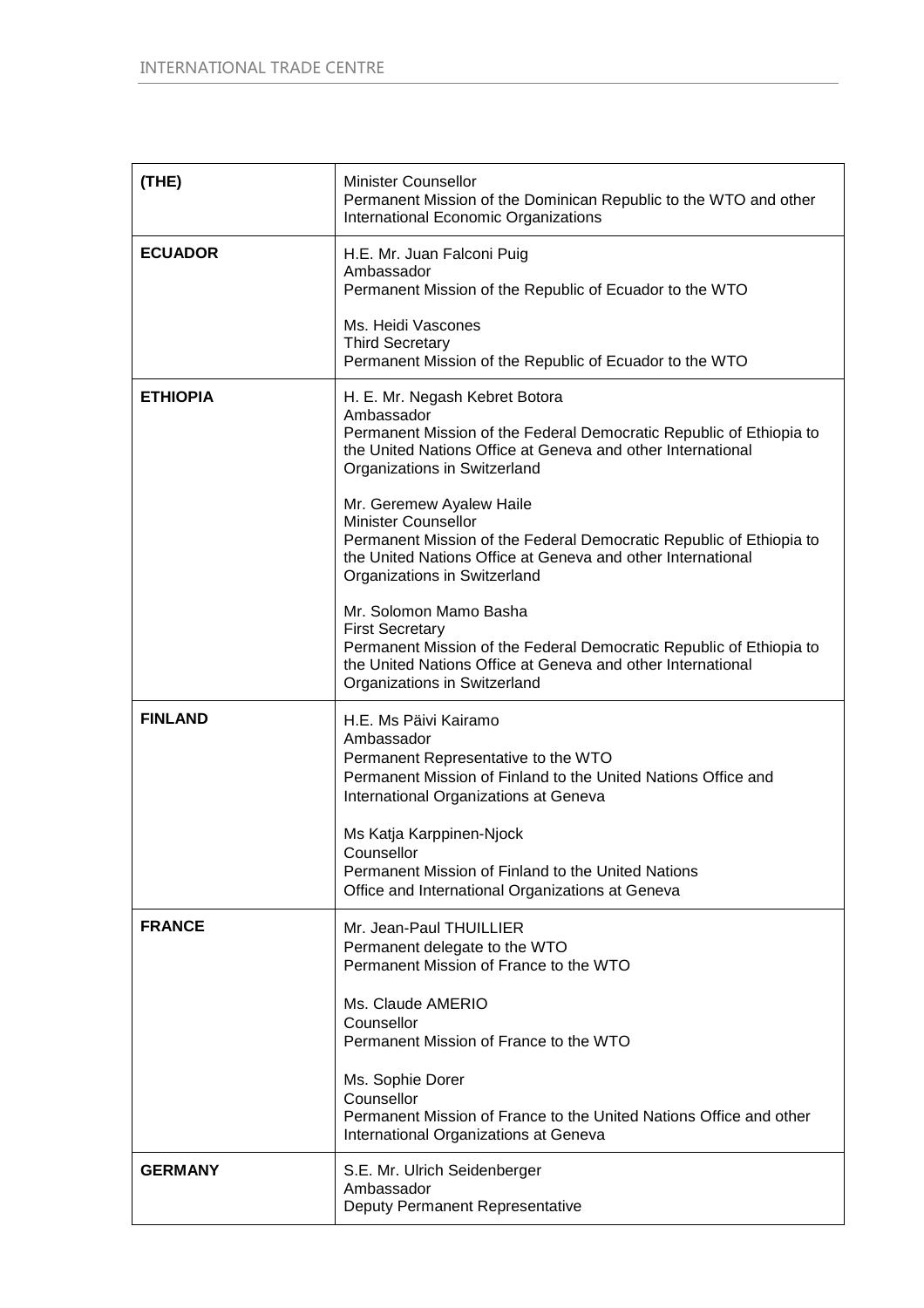|                  | Permanent Mission of the Federal Republic of Germany to the United<br>Nations Office and other International Organizations at Geneva                                                                                                  |
|------------------|---------------------------------------------------------------------------------------------------------------------------------------------------------------------------------------------------------------------------------------|
|                  | <b>Roland Guttack</b><br>German Federal Ministry for Economic Cooperation and Development                                                                                                                                             |
| <b>GHANA</b>     | Mr. Kwame Ntim Donkoh<br><b>Minister Commercial</b><br>Permanent Mission of the Republic of Ghana to the United Nations<br>Office and Specialized Agencies at Geneva                                                                  |
| <b>GREECE</b>    | Ms. Eleni Patibouli<br>Permanent Representative to the WTO<br>Mission Permanente de la Grèce auprès de l'Office des Nations Unies<br>à Genève                                                                                         |
| <b>GUATEMALA</b> | Ms. Debora Maria Ponce Ogaldez<br>Counsellor<br>Permanent Mission of Guatemala to the WTO                                                                                                                                             |
| <b>GUINEA</b>    | H.E. Mr. Aly Diané<br>Ambassador<br>Permanent Representative to the WTO<br>Permanent Mission of the Republic of Guinea to the United Nations<br>Office and other International Organizations at Geneva<br>Ms. Aminata Kourouma-Mikala |
|                  | <b>Economic and Commercial Counsellor</b><br>Permanent Mission of the Republic of Guinea to the United Nations<br>Office and other International Organizations at Geneva                                                              |
| <b>HAITI</b>     | Mr. Jean Baptiste Matellus<br>Minister-Counsellor<br>Permanent Mission of the Republic of Haiti to the United Nations Office<br>and other International Organizations at Geneva                                                       |
| <b>HUNGARY</b>   | Mrs. Mirtill Matyas<br><b>First Secretary</b><br>Permanent Mission of Hungary to the World Trade Organization                                                                                                                         |
| <b>INDIA</b>     | H.E. Mr. Ajit Kumar<br>Ambassador<br>Permanent Representative to the UN and other International<br>Organizations at Geneva                                                                                                            |
|                  | Dr. Srikar K. Reddy<br>Counsellor<br>Permanent Mission of India to the WTO                                                                                                                                                            |
|                  | Mr. Sumit Seth<br><b>First Secretary</b><br>Permanent Mission of India to the United Nations Office and other<br>International Organizations at Geneva                                                                                |
| <b>IRAQ</b>      | Mr. Firas Taha Shuker<br>Second Secretary                                                                                                                                                                                             |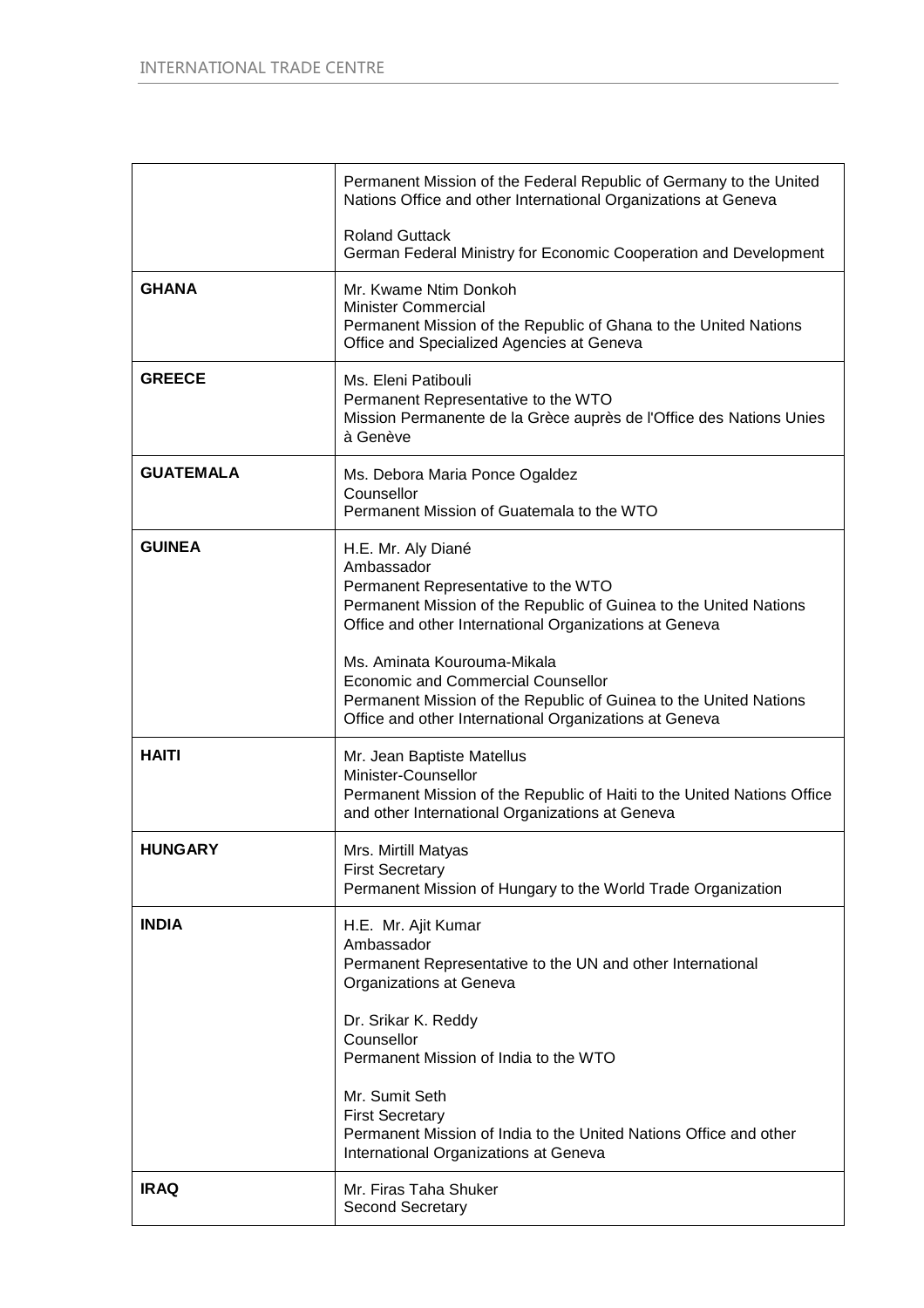|                                                                   | Permanent Mission of the Republic of Iraq to the United Nations Office<br>at Geneva                                                                                                                                     |
|-------------------------------------------------------------------|-------------------------------------------------------------------------------------------------------------------------------------------------------------------------------------------------------------------------|
| <b>IRELAND</b>                                                    | H.E. Ms. Patricia O'Brien<br>Ambassador<br>Permanent Mission of Ireland to the United Nations Office and other<br>International Organizations at Geneva                                                                 |
|                                                                   | Mr. Sean O hAodha<br><b>First Secretary</b><br>Permanent Mission of Ireland to the United Nations Office and other<br>International Organizations at Geneva                                                             |
|                                                                   | Ms. Mary Barrett<br>Assistant Principal, Multilateral Unit<br><b>Irish Aid</b>                                                                                                                                          |
| <b>ITALY</b>                                                      | Mr. Elio Gueli<br>Attaché<br>Permanent Mission of Italy to the United Nations Office and other<br>International Organizations at Geneva                                                                                 |
| <b>JAPAN</b>                                                      | Mr. Naoto Ito<br>Counsellor<br>Permanent Mission of Japan to the United Nations Office and other<br>International Organizations at Geneva                                                                               |
|                                                                   | Ms. Anna Miyagi<br>Advisor (Development, UNCTAD)<br>Permanent Mission of Japan to the United Nations Office and other<br>International Organizations at Geneva                                                          |
| <b>KENYA</b>                                                      | Mr. Stanley Kinga Mwendia<br><b>Trade Officer</b><br>Permanent Mission of the Republic of Kenya to the United Nations<br>Office at Geneva                                                                               |
|                                                                   | Mr. Gideon Mwangi<br>Senior Economist<br>Ministry of Foreign Affairs                                                                                                                                                    |
| <b>KUWAIT</b>                                                     | Mr. Abdulaziz Taqi<br>Commercial Attaché<br><b>WTO Focal Point</b><br>Permanent Mission of the State of Kuwait to the United<br>Nations Office at Geneva                                                                |
| <b>KYRGYZSTAN</b>                                                 | Ms. Nazira Sultanova<br>Senior Expert of Representative office of the Ministry of economy of the<br>Kyrgyz Republic on WTO issues<br>Permanent Mission of the Kyrgyz Republic to the<br>United Nations Office at Geneva |
| <b>LAO PEOPLE'S</b><br><b>DEMOCRATIC</b><br><b>REPUBLIC (THE)</b> | Mr. Kiengkhammanh Khottavong<br>Counsellor<br>Permanent Mission of Lao PDR to the United Nations Office and other<br>International Organizations in Geneva                                                              |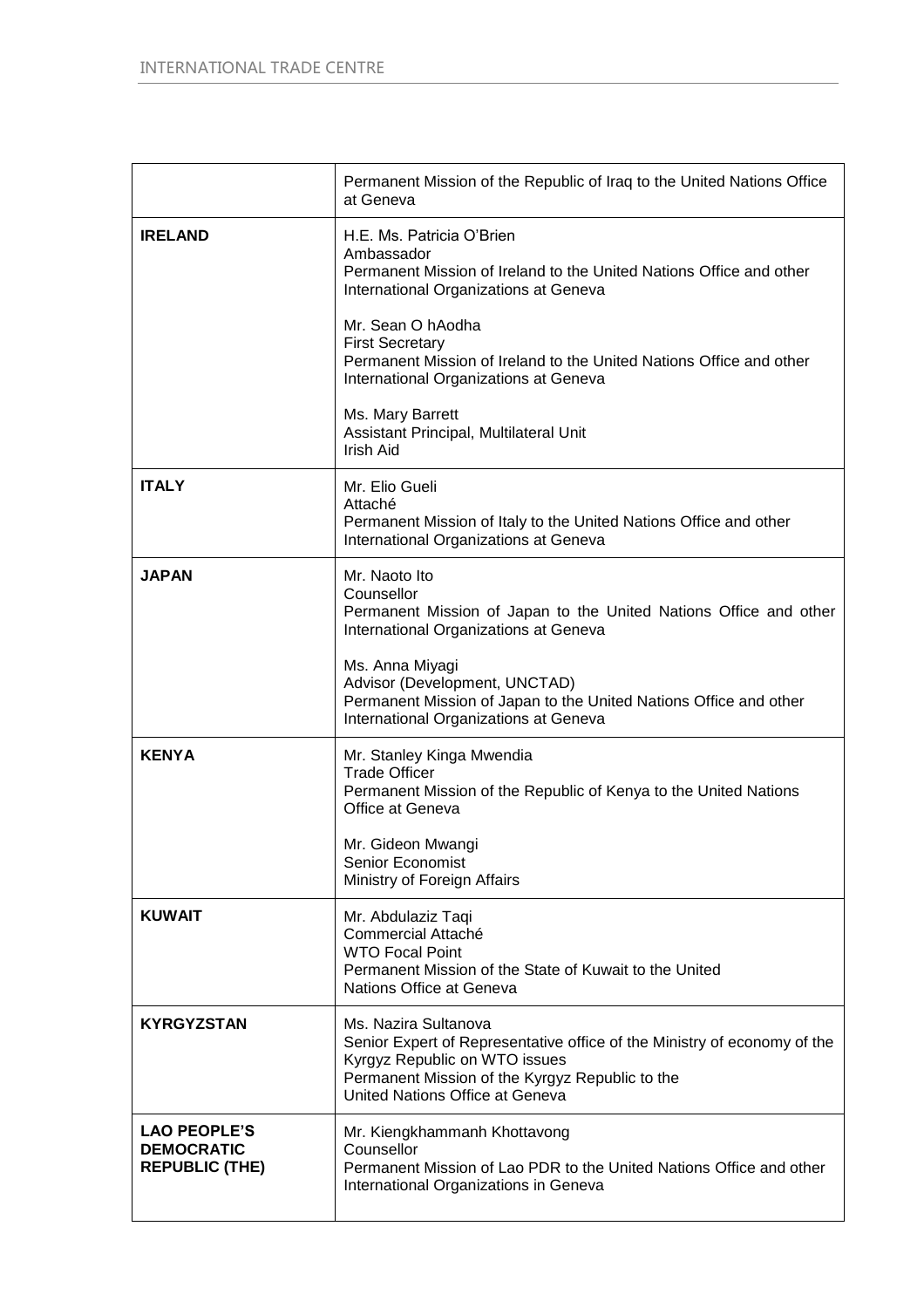|                   | Mr. Khounekham Inthasane<br><b>Third Secretary</b><br>Permanent Mission of Lao PDR to the United Nations Office and other<br>International Organizations in Geneva                                           |
|-------------------|--------------------------------------------------------------------------------------------------------------------------------------------------------------------------------------------------------------|
| <b>LESOTHO</b>    | Mr. Phakiso Ralepoma<br><b>Minister Counsellor</b><br>Chargé d'affaires, a.i.<br>Permanent Mission of the Kingdom of Lesotho to the United Nations<br>Office and other International Organizations at Geneva |
| <b>LIBERIA</b>    | Mr. Paul Wolokollie Tate<br>Counsellor<br>Chargé d'affaires, a.i.<br>Permanent Mission of the Republic of Liberia to the United Nations<br>Office and other International Organizations at Geneva            |
|                   | Mr. Jesse Mathies<br>Intern<br>Permanent Mission of the Republic of Liberia to the United Nations<br>Office and other International Organizations at Geneva                                                  |
| <b>LITHUANIA</b>  | Mrs. Dalia Kadisiene<br><b>Minister Counsellor</b><br>Permanent Representative to the WTO                                                                                                                    |
| <b>MALI</b>       | H.E. Ms. Aya Thiam Diallo<br>Ambassador and Permanent Representative<br>Permanent Mission of the Republic of Mali to the United Nations Office<br>and other International Organizations at Geneva            |
|                   | Mr. Cheick Oumar Camara<br><b>Third Counsellor</b><br>Permanent Mission of the Republic of Mali to the United Nations Office<br>and other International Organizations at Geneva                              |
| <b>MAURITANIA</b> | Mr. Jarr Inalla<br><b>First Counsellor</b><br>Permanent Mission of the Islamic Republic of Mauritania to the United<br>Nations Office at Geneva                                                              |
| <b>MAURITIUS</b>  | H.E. Mr. Israhyananda Dhalladoo<br>Ambassador<br>Permanent Representative to the WTO<br>Permanent Mission of the Republic of Mauritius to the United Nations<br>Office at Geneva                             |
| <b>MEXICO</b>     | Ms. Cristina Hernandez Zermeno<br>Minister and Deputy Permanent Representative<br>Permanent Mission of Mexico to the WTO                                                                                     |
|                   | Mr. Miguel Ángel Padilla Acosta<br>Minister<br>Permanent Mission of Mexico to the United Nations Office and other<br>International Organizations at Geneva                                                   |
| <b>MONGOLIA</b>   | H.E. Mr. Vaanchig Purevdorj<br>Ambassador                                                                                                                                                                    |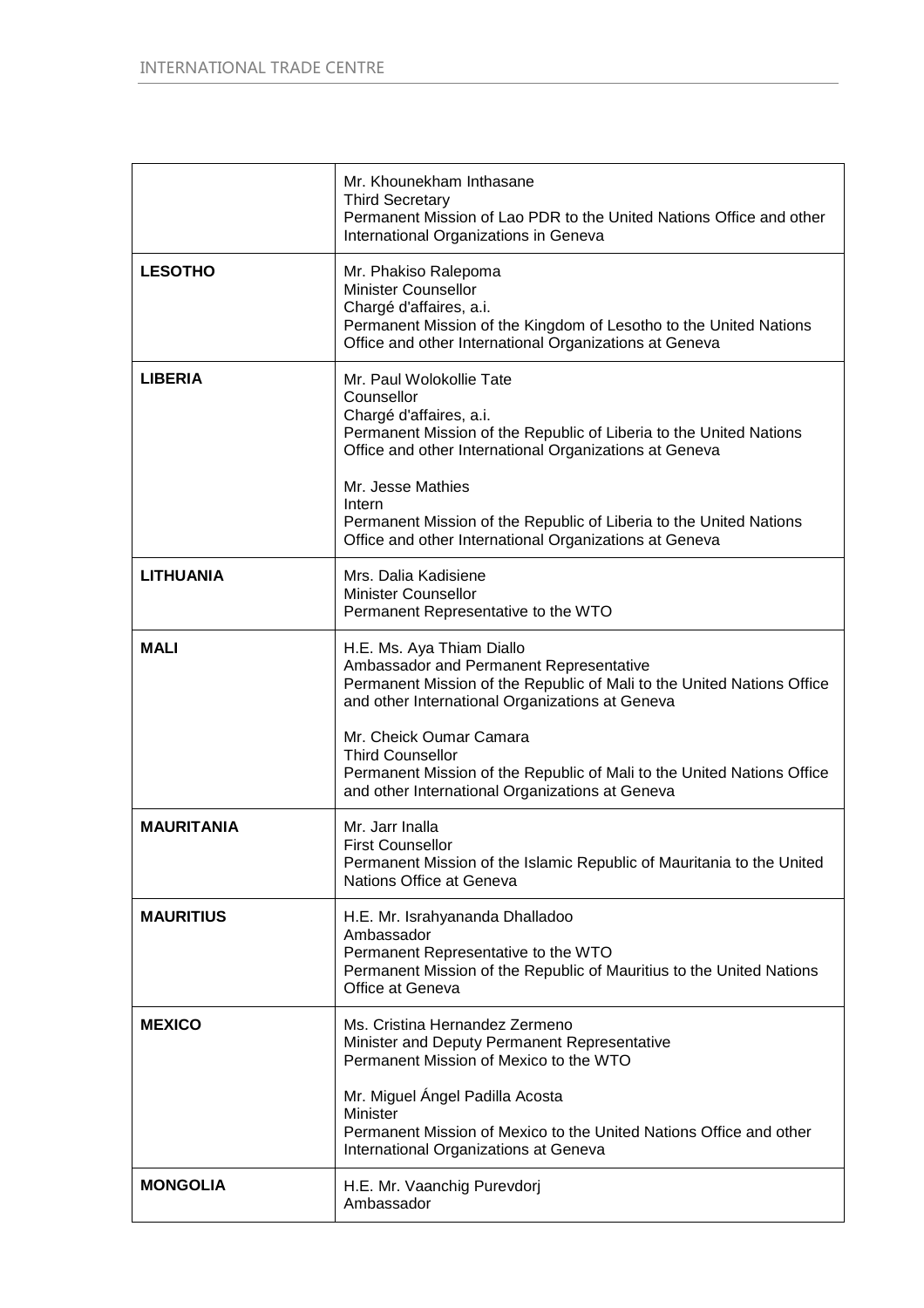|                          | Permanent Representative to the WTO<br>Permanent Mission of Mongolia to the United Nations Office and other<br>International Organizations at Geneva     |
|--------------------------|----------------------------------------------------------------------------------------------------------------------------------------------------------|
|                          | Ms. Lkhagvasuren Bolormaa<br>Counsellor<br>Permanent Mission of Mongolia to the United Nations Office and other<br>International Organizations at Geneva |
| <b>MONTENEGRO</b>        | H.E. Ms. Zorica Marić-Djordjević<br>Ambassador<br>Permanent Representative to the WTO                                                                    |
| <b>MOZAMBIQUE</b>        | Ms. Olga Munguambe<br><b>Commercial Counsellor</b><br>Permanent Mission of the Republic of Mozambique to the United<br>Nations Office at Geneva          |
| <b>MYANMAR</b>           | Mr. Nyi Nyi Aung<br>Counsellor<br>Permanent Mission of the Union of Myanmar to the United Nations<br>Office at Geneva                                    |
| <b>NAMIBIA</b>           | H.E. Ms. Sabine Böhlke Möller<br>Ambassador<br>Permanent Representative to the WTO                                                                       |
|                          | Mr. Kleopas Setson Sirongo<br><b>Commercial Counsellor</b><br>Permanent Mission of Namibia to the WTO                                                    |
| <b>NETHERLANDS (THE)</b> | Mr. Dirk Johannes de Man<br>Senior Programme Manager<br>Centre for the Promotion of Imports from Developing Countries (CBI)                              |
| <b>NICARAGUA</b>         | Mrs. Mariela Loaisiga Garcia<br>Counsellor<br>Permanent Mission of Nicaragua to the United Nations Office at<br>Geneva                                   |
| <b>NIGERIA</b>           | Mr. Suleman Adebayo Audu<br>Minister (Commercial)<br>Permanent Mission of the Federal Republic of Nigeria and Nigeria<br>Trade Office to the WTO         |
| <b>NORWAY</b>            | Mr. Torun Dramdal<br>Senior Adviser<br>Ministry of Foreign Affairs                                                                                       |
| <b>OMAN</b>              | Ms. Hilda Ali Rashid Al-Hinai<br>Deputy Permanent Representative<br>Permanent Mission of the Sultanate of Oman to the United Nations<br>Office at Geneva |
| <b>PAKISTAN</b>          | H.E. Dr. Syed Tauqir Shah<br>Ambassador<br>Permanent Representative to the WTO<br>Permanent Mission of the Islamic Republic of Pakistan to the World     |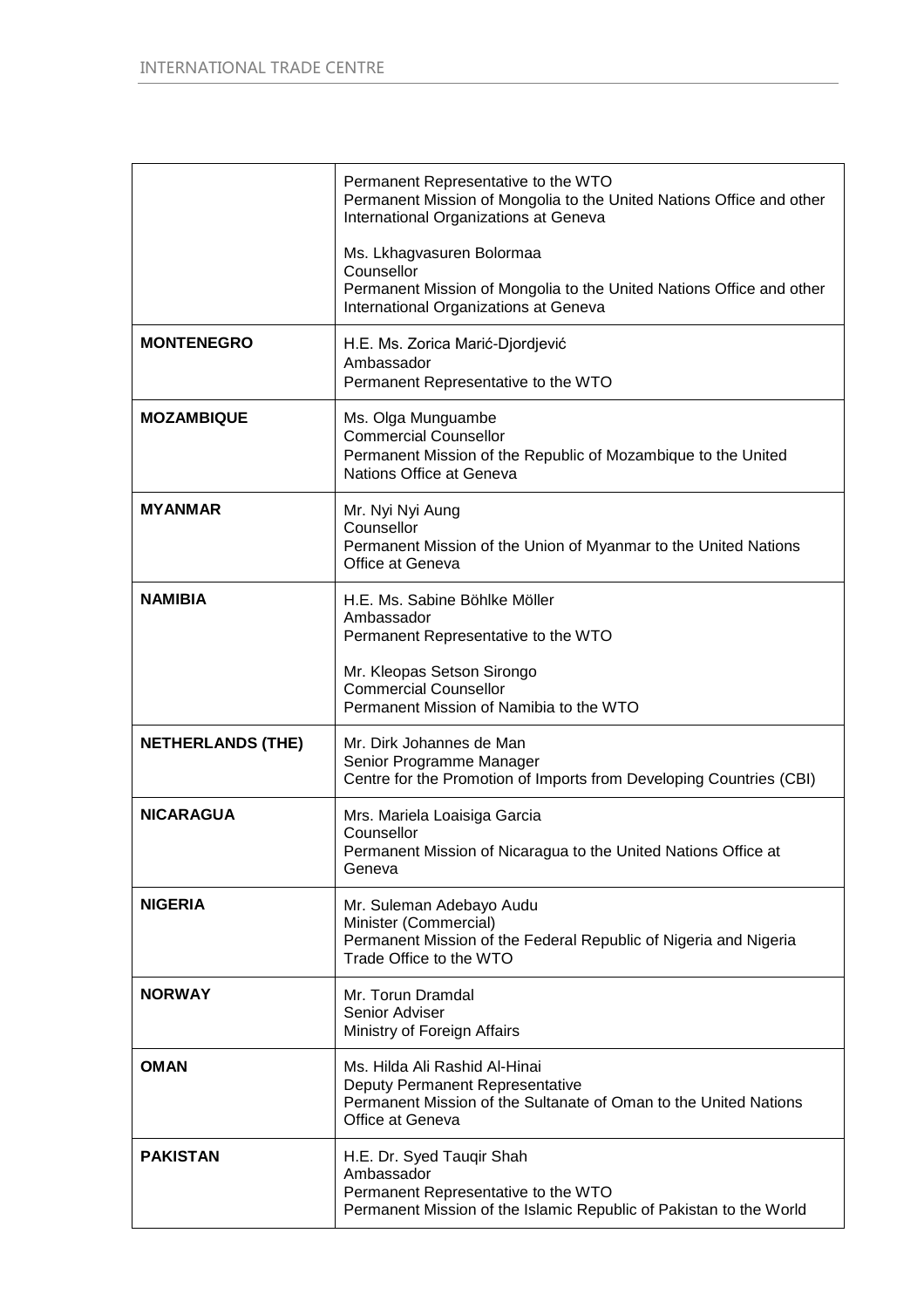|                                    | <b>Trade Organization</b>                                                                                                                                                                                                                                  |
|------------------------------------|------------------------------------------------------------------------------------------------------------------------------------------------------------------------------------------------------------------------------------------------------------|
|                                    | Mr. M. Syed Atif Raza<br>Second Secretary<br>Permanent Mission of the Islamic Republic of Pakistan to the United<br>Nations Office and other international organisations at Geneva                                                                         |
| <b>PANAMA</b>                      | Ms. Krizia Denisse Matthews Barahona<br>Legal Counsellor<br>Permanent Mission of the Republic of Panama to the WTO                                                                                                                                         |
| <b>PARAGUAY</b>                    | Mr. Sebastián Ortiz Montaner<br><b>First Secretary</b><br>Permanent Mission of the Republic of Paraguay to the United Nations<br>Office at Geneva                                                                                                          |
| <b>PERU</b>                        | Mr. Gerald Pajuelo<br>Counsellor<br>Permanent Mission of the Republic of Peru to the United Nations Office<br>at Geneva<br>Mr. Juan Pablo Tello Calmet<br><b>Third Secretary</b><br>Permanent Mission of the Republic of Peru to the United Nations Office |
|                                    | at Geneva                                                                                                                                                                                                                                                  |
| <b>PHILIPPINES (THE)</b>           | Ms. Magnolia UY<br>Commercial Attaché<br>Permanent Mission of the Philippines to the WTO                                                                                                                                                                   |
| <b>POLAND</b>                      | Mr. Dariusz Piotre Karnowski<br><b>Minister Counsellor</b><br>Permanent Mission of the Republic of Poland to the United Nations<br>Office and other International Organizations at Geneva                                                                  |
| <b>PORTUGAL</b>                    | Ms. Mafalda Paiva Oliveira<br><b>International Trade Centre</b><br>Permanent Mission of Portugal                                                                                                                                                           |
| <b>QATAR</b>                       | Mr. Ali ALWALEED A. A. AL-THANI<br>Head of the Office of the State of Qatar to the WTO<br>Deputy Permanent Representative                                                                                                                                  |
|                                    | Mr. Saleh ABDULLA S. A.AL-MANA<br>Commercial Attaché<br>Office of the State of Qatar to the WTO                                                                                                                                                            |
|                                    | Mr. Hassan Khalifa Al Mansoori<br>Executive Director of Export Development & Promotion<br>State of Qatar                                                                                                                                                   |
| <b>RUSSIAN FEDERATION</b><br>(THE) | Mr. Marat Berdyev<br><b>Senior Counsellor</b><br>Permanent Mission of the Russian Federation to the World Trade<br>Organization                                                                                                                            |
| <b>SAUDI ARABIA</b>                | Ms. Rana Akeel<br><b>International Trade Officer</b>                                                                                                                                                                                                       |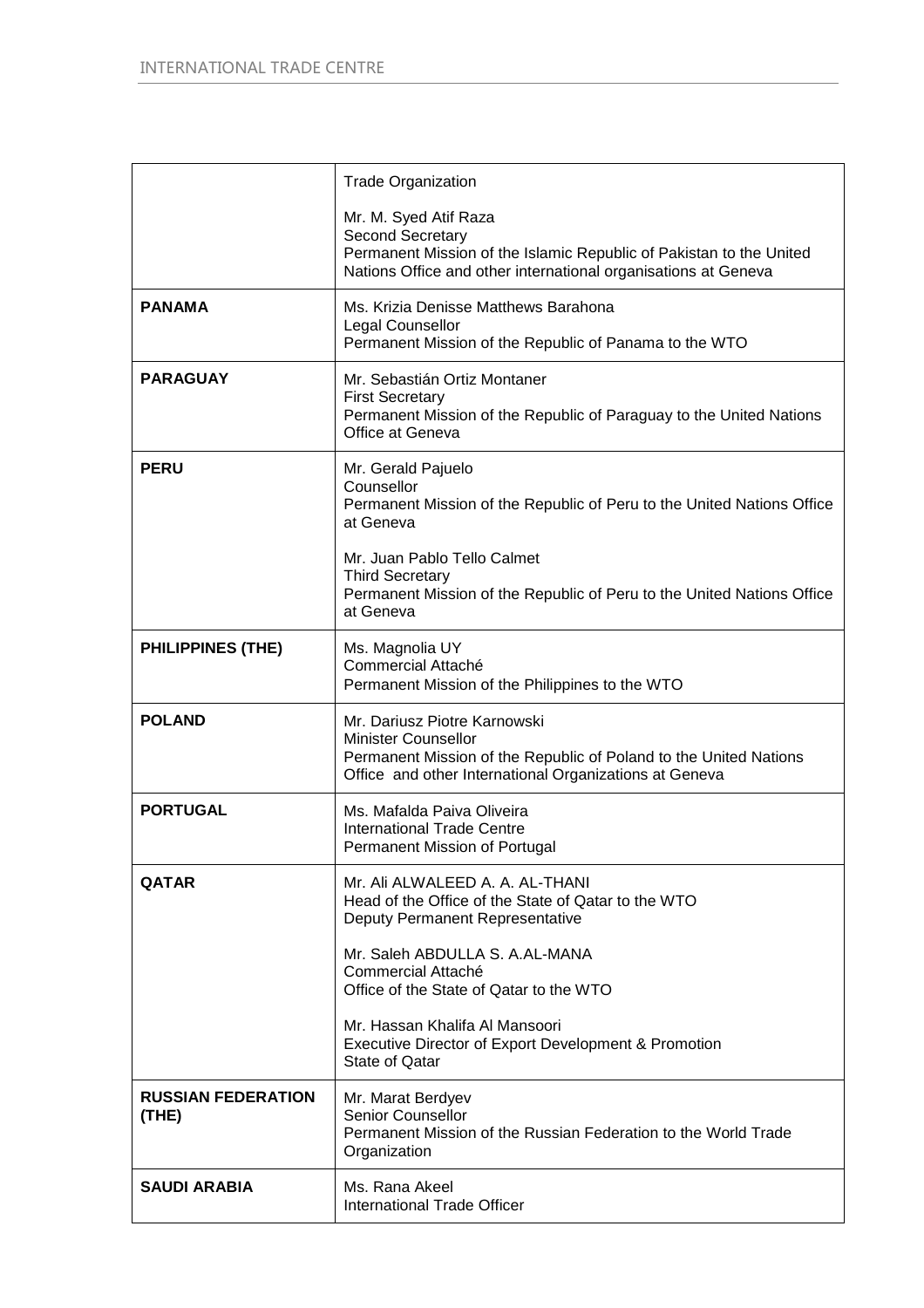|                            | Office of the Saudi Commercial Attaché Geneva                                                                                                                                                                                                                                                                                       |
|----------------------------|-------------------------------------------------------------------------------------------------------------------------------------------------------------------------------------------------------------------------------------------------------------------------------------------------------------------------------------|
| <b>SENEGAL</b>             | Mr. Malick Diallo<br><b>First Counsellor</b><br>Permanent Mission of the Republic of Senegal to the United Nations<br>Office                                                                                                                                                                                                        |
| <b>SIERRA LEONE</b>        | H.E. Mrs. Yvette Stevens<br>Ambassador<br>Permanent Representative to the WTO<br>Permanent Mission of the Republic of Sierra Leone to the United<br>Nations Office at Geneva<br>Mr. Ahmed Tejan KABBA<br>Counsellor<br>Permanent Mission of the Republic of Sierra Leone to the United<br>Nations Office at Geneva                  |
| <b>SPAIN</b>               | Ms. Maria Remedios Romeo Garcia<br><b>Economic and Commercial Counsellor</b><br>Permanent Mission of Spain to the WTO                                                                                                                                                                                                               |
| <b>SRI LANKA</b>           | H.E. Mr. R.D. Susiri Kumararatne<br>Ambassador<br>Permanent Representative<br>Permanent Mission of the Democratic Socialist Republic of Sri Lanka to<br>the WTO<br>Mr. D.M. Nalinda Padmalal Wijerathna<br><b>First Secretary (Commercial)</b><br>Permanent Mission of the Democratic Socialist Republic of Sri Lanka to<br>the WTO |
| <b>SURINAME</b>            | Ms. Nesseley Louisville<br>First Secretary (Socio-Economic Development Cooperation)<br>Embassy of the Republic of Suriname                                                                                                                                                                                                          |
| <b>SWEDEN</b>              | Mr. John Bäcknäs<br><b>First Secretary</b><br>Permanent Mission of Sweden to the WTO                                                                                                                                                                                                                                                |
| <b>SWITZERLAND</b>         | S.E. Mr. Remigi Winzap<br>Ambassador<br>Permanent Representative<br>Permanent Mission of Switzerland to the WTO<br>Mr. Bruno Raphaël Hässig<br><b>First Secretary</b><br>Permanent Mission of Switzerland to the WTO                                                                                                                |
| <b>TOGO</b>                | Mr. Baroma Winega BAMANA<br><b>Minister Conseullor</b><br>Permanent Mission of the Togolese Republic to the United Nations<br>Office and other International Organizations at Geneva                                                                                                                                                |
| <b>TRINIDAD AND TOBAGO</b> | Mr. Ornal Barman<br><b>Second Secretary</b><br>Permanent Mission of the Republic of Trinidad and Tobago to the                                                                                                                                                                                                                      |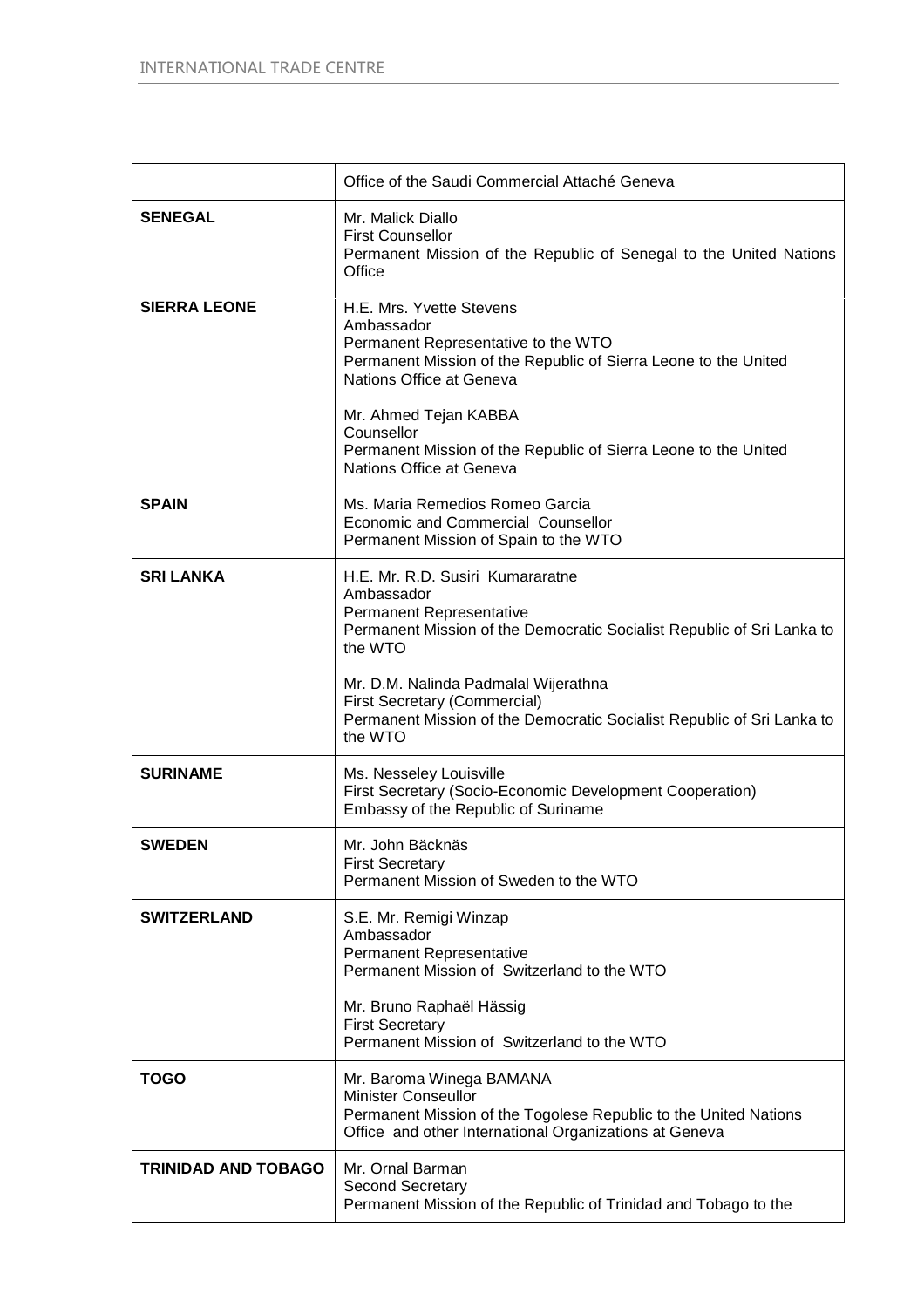|                                                                                   | United Nations Office at Geneva                                                                                                                                                                              |
|-----------------------------------------------------------------------------------|--------------------------------------------------------------------------------------------------------------------------------------------------------------------------------------------------------------|
| <b>TUNISIA</b>                                                                    | S.E. Mr. Walid Doudech<br>Ambassador<br>Permanent Representative<br>Permanent Mission of the Republic of Tunisia to the United Nations<br>Office at Geneva and other specialized institutions in Switzerland |
| <b>TURKEY</b>                                                                     | Mr. Yunus Karakaya<br><b>Second Secretary</b><br>Permament Mission of Turkey to the WTO                                                                                                                      |
| <b>UGANDA</b>                                                                     | H.E. Mr. Christopher Onyanga Aparr<br>Ambassador<br>Permanent Representative to the WTO                                                                                                                      |
| UNITED KINGDOM OF<br><b>GREAT BRITAIN AND</b><br><b>NORTHERN IRELAND</b><br>(the) | Mr. Sacha Silva<br>Senior Trade for Development Policy Advisor<br>Permanent Mission of the United Kingdom to the United Nations Office<br>and other International Organizations at Geneva                    |
| <b>UNITED REPUBLIC OF</b><br><b>TANZANIA (the)</b>                                | Mr. Elia. N. Mtweve<br><b>Counsellor- Trade Matters</b><br>Permanent Mission of the United Republic of Tanzania<br>to the United Nations Office at Geneva                                                    |
| <b>UNITED STATES OF</b><br><b>AMERICA (THE)</b>                                   | Mr. Brown Gib<br><b>USAID Development Advisor</b><br>Permanent Mission of United States of America to the WTO                                                                                                |
| <b>URUGUAY</b>                                                                    | Ms. Maria Luciana Nader Leandri<br>Counsellor<br>Permanent Mission of Uruguay to the WTO                                                                                                                     |
| <b>VENEZUELA (Bolivarian</b><br><b>Republic of)</b>                               | Ms. Anny Rojas Mata<br>Second Secretary<br>Permanent Mission of the Bolivarian Republic of Venezuela to the<br>United Nations Office and other international organisations at Geneva                         |
| ZAMBIA                                                                            | H.E. Mrs. Encyla Chishiba Tina Sinjela<br>Ambassador<br>Permanent Representative<br>Permanent Mission of Zambia to the United Nations Office and other<br>International Organizations at Geneva              |
| ZIMBABWE                                                                          | H.E. Mr. Taonga Mushayavanhu<br>Ambassador<br>Permanent Representative<br>Permanent Mission of the Republic of Zimbabwe to the United Nations<br>Office at Geneva                                            |
|                                                                                   | Mrs. Julia Margaret MAPUNGWANA<br>Senior Trade Attaché<br>Permanent Mission of the Republic of Zimbabwe to the United Nations<br>Office at Geneva                                                            |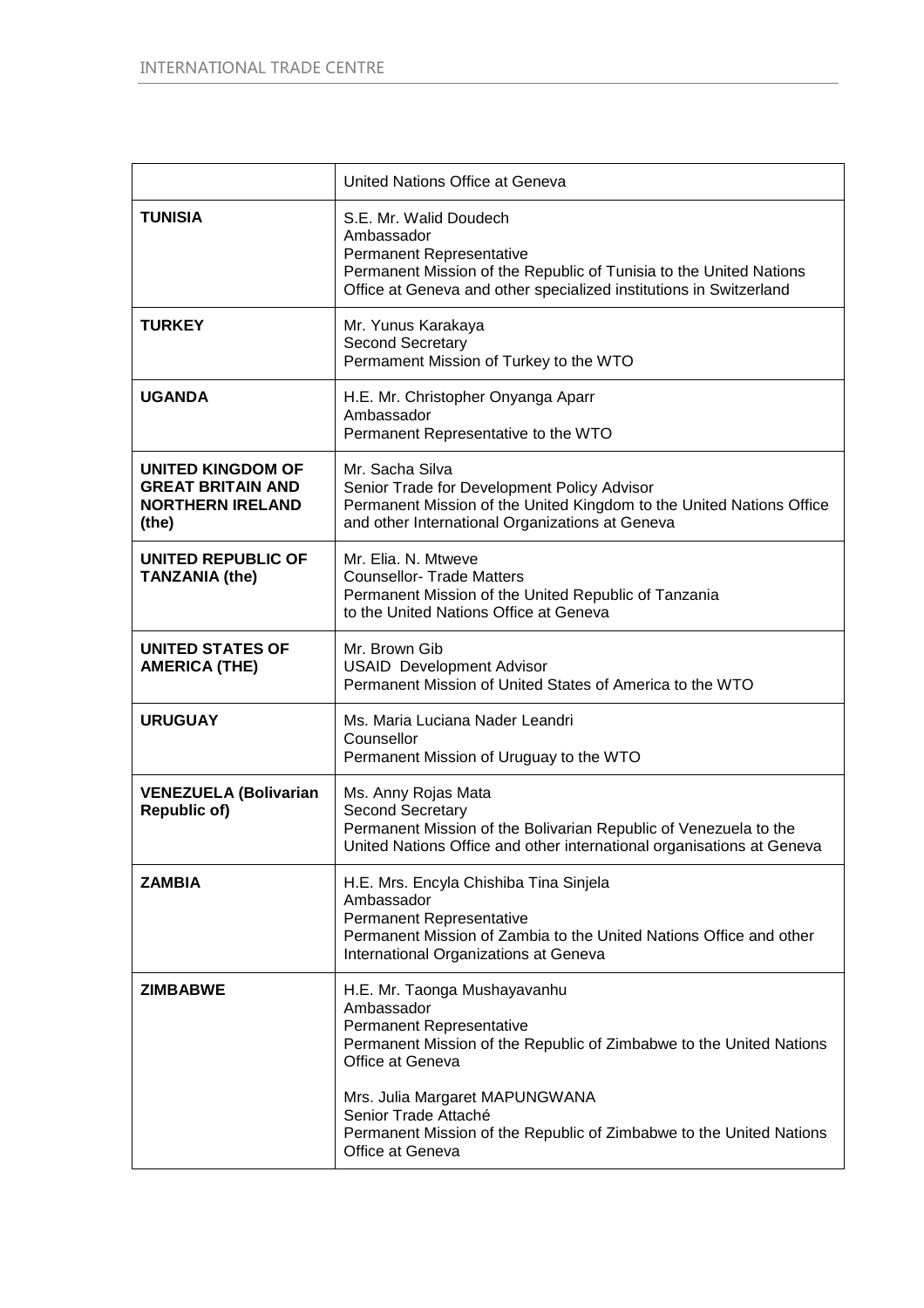| UNITED NATIONS BODIES AND PROGRAMMES                                                                |                                                                                                                                                                                             |  |
|-----------------------------------------------------------------------------------------------------|---------------------------------------------------------------------------------------------------------------------------------------------------------------------------------------------|--|
| <b>UNITED NATIONS</b><br><b>CONFERENCE ON</b><br><b>TRADE AND</b><br><b>DEVELOPMENT</b><br>(UNCTAD) | Mr. Joakim Reiter<br><b>Deputy Secretary-General</b>                                                                                                                                        |  |
| <b>INTERNATIONAL ORGANIZATIONS</b>                                                                  |                                                                                                                                                                                             |  |
| <b>WORLD TRADE</b><br><b>ORGANISATION (WTO)</b>                                                     | Mr. Roberto Azevêdo<br>Director-General                                                                                                                                                     |  |
| <b>FOOD AND</b><br><b>AGRICULTURE</b><br><b>ORGANISATION (FAO)</b>                                  | Mr. Ahmad Mukhtar<br>Economist (Trade and Food Security)                                                                                                                                    |  |
| <b>ORGANISATION</b><br><b>INTERNATIONALE DE LA</b><br><b>FRANCOPHONIE (OIF)</b>                     | H.E. Mr. Ridha Bouabid<br>Ambassador                                                                                                                                                        |  |
|                                                                                                     | Ms. Oumou Warr<br>Assistante de coopération pour les questions économiques et de<br>développement                                                                                           |  |
| <b>WORLD HEALTH</b><br><b>ORGANISATION (WHO)</b>                                                    | Ms. Anne Claire Luzot<br><b>Chief, Evaluation Officer</b>                                                                                                                                   |  |
| <b>INTERGOVERNMENTAL ORGANIZATIONS</b>                                                              |                                                                                                                                                                                             |  |
| <b>AFRICAN, CARIBBEAN</b><br><b>AND PACIFIC GROUP OF</b><br><b>STATES (ACP)</b>                     | H.E. Mr. Marwa Joel Kisiri<br>Ambassador<br>Head of the ACP Permanent delegation at Geneva<br>Mr. Felix Maonera<br>Deputy-Head of Delegation<br>Mrs. Flavia Culuane<br>Intern               |  |
| <b>EUROPEAN UNION</b>                                                                               | Mrs. Tiina Satuli<br><b>First Secretary</b><br>Permanent Mission of the European Union to the WTO                                                                                           |  |
| UNION ECONOMIQUE ET<br><b>MONETAIRE OUEST-</b><br><b>AFRICAINE (UEMOA)</b>                          | H.E. Mr. Iba Mar Oulare<br>Ambassador<br>Mr. Christophe Joseph Marie Dabire<br>Commissaire chargé du Département du Marche Régional, du<br>Commerce, de la Concurrence et de la Coopération |  |
|                                                                                                     | Mr. Emmanuel Segbo<br>Expert charge de la promotion commerciale                                                                                                                             |  |